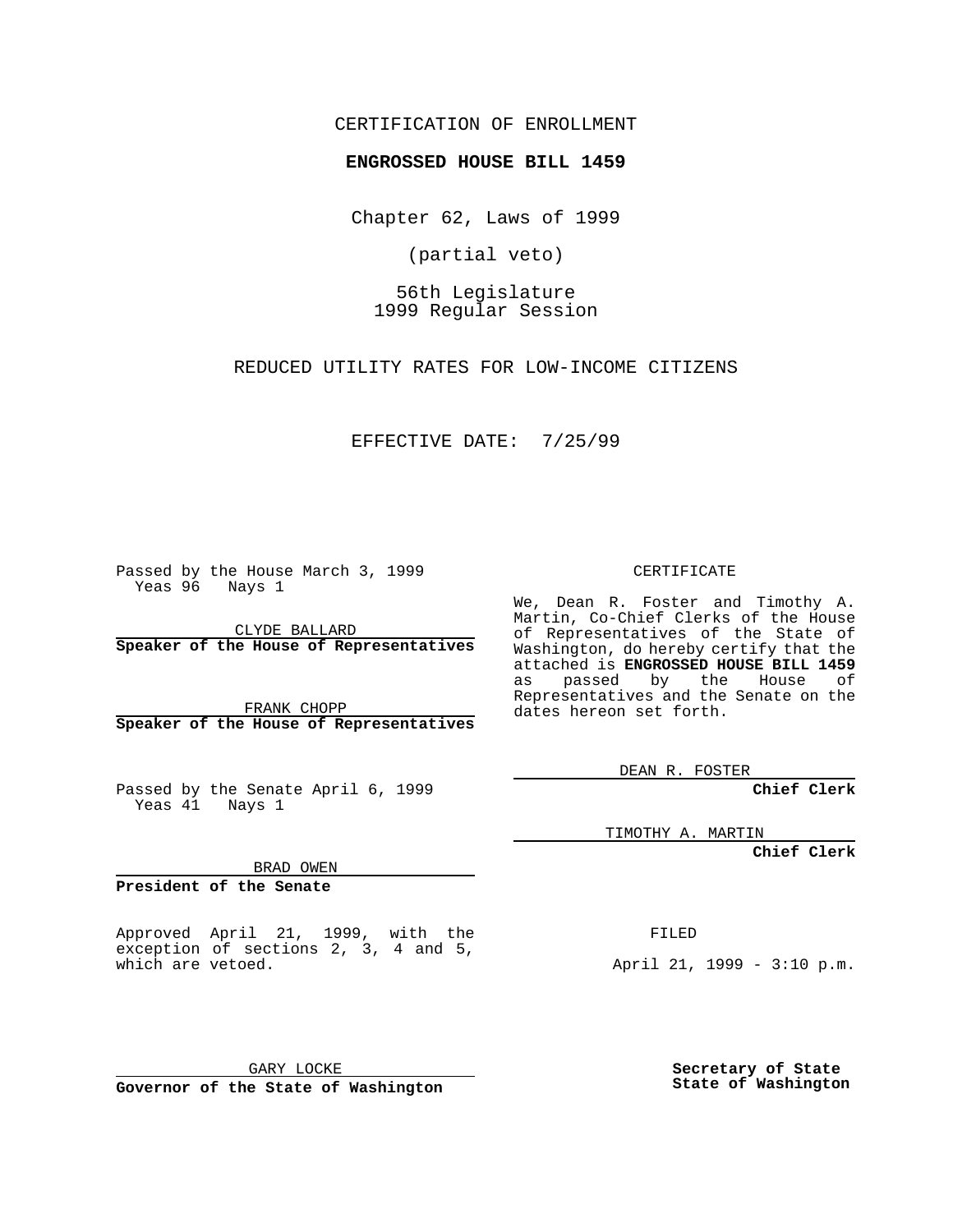## **ENGROSSED HOUSE BILL 1459** \_\_\_\_\_\_\_\_\_\_\_\_\_\_\_\_\_\_\_\_\_\_\_\_\_\_\_\_\_\_\_\_\_\_\_\_\_\_\_\_\_\_\_\_\_\_\_

\_\_\_\_\_\_\_\_\_\_\_\_\_\_\_\_\_\_\_\_\_\_\_\_\_\_\_\_\_\_\_\_\_\_\_\_\_\_\_\_\_\_\_\_\_\_\_

Passed Legislature - 1999 Regular Session

## **State of Washington 56th Legislature 1999 Regular Session**

**By** Representatives Poulsen, Crouse, Reardon, Ruderman, Cooper, Wolfe, Kastama, Constantine, Murray, Rockefeller, Dickerson, Lantz, Kenney, McIntire, Lovick, Wood and Edmonds

Read first time 01/26/1999. Referred to Committee on Technology, Telecommunications & Energy.

1 AN ACT Relating to reduced rate utility services for low-income 2 citizens; amending RCW 80.28.010, 80.28.080, 80.28.090, and 80.28.100; 3 and adding a new section to chapter 80.28 RCW.

4 BE IT ENACTED BY THE LEGISLATURE OF THE STATE OF WASHINGTON:

5 NEW SECTION. **Sec. 1.** A new section is added to chapter 80.28 RCW 6 to read as follows:

 Upon request by an electrical or gas company, the commission may approve rates, charges, services, and/or physical facilities at a discount for low-income senior customers and low-income customers. Expenses and lost revenues as a result of these discounts shall be included in the company's cost of service and recovered in rates to other customers.

13 \*Sec. 2. RCW 80.28.010 and 1995 c 399 s 211 are each amended to 14 read as follows:

15 (1) Except as provided in section 1 of this act, all charges made, 16 demanded or received by any gas company, electrical company or water 17 company for gas, electricity or water, or for any service rendered or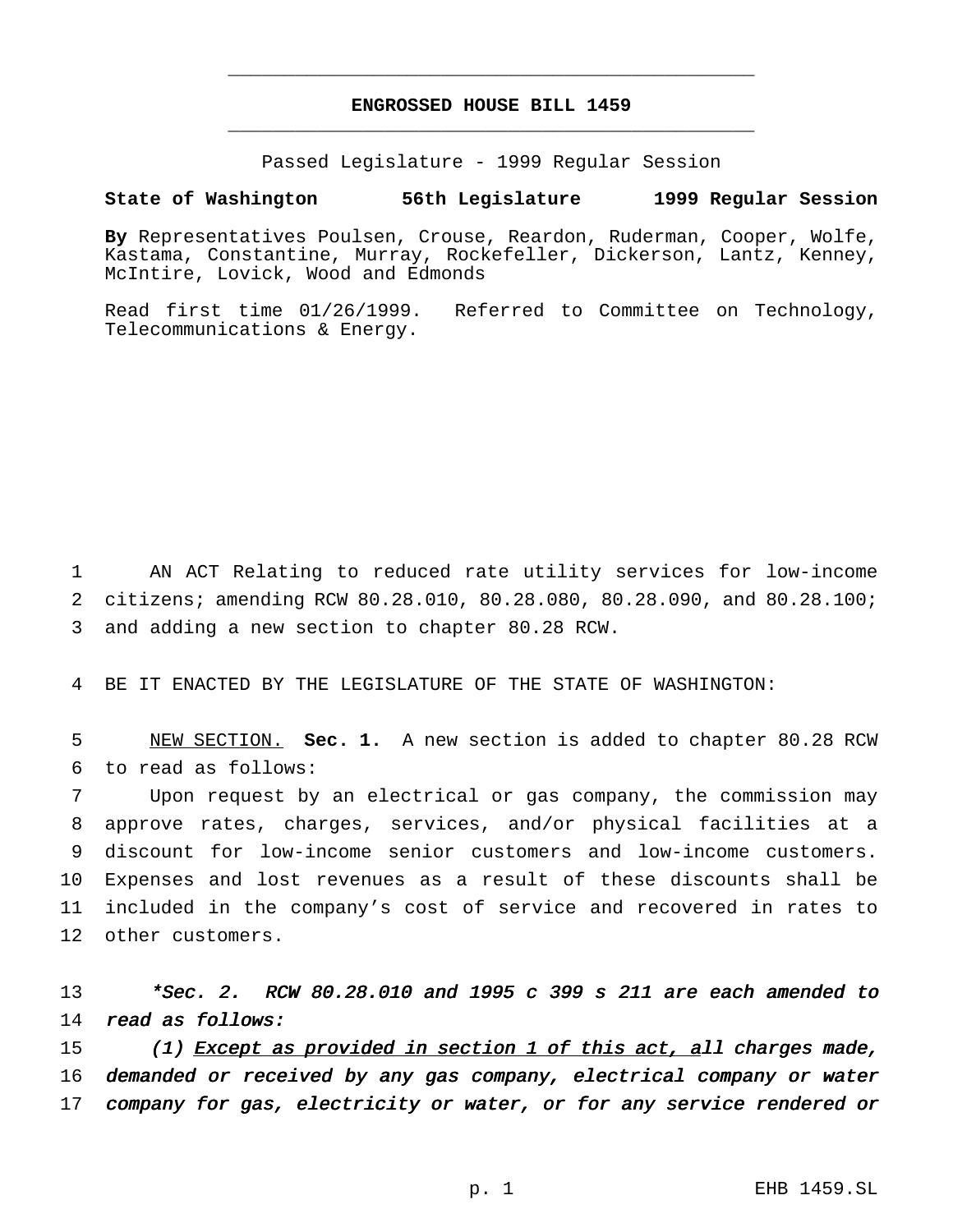to be rendered in connection therewith, shall be just, fair, reasonable and sufficient.

 (2) Every gas company, electrical company and water company shall furnish and supply such service, instrumentalities and facilities as shall be safe, adequate and efficient, and in all respects just and reasonable.

 (3) All rules and regulations issued by any gas company, electrical company or water company, affecting or pertaining to the sale or distribution of its product, shall be just and reasonable.

 (4) Utility service for residential space heating shall not be terminated between November <sup>15</sup> through March <sup>15</sup> if the customer:

 (a) Notifies the utility of the inability to pay the bill, including <sup>a</sup> security deposit. This notice should be provided within five business days of receiving <sup>a</sup> payment overdue notice unless there 15 are extenuating circumstances. If the customer fails to notify the utility within five business days and service is terminated, the customer can, by paying reconnection charges, if any, and fulfilling the requirements of this section, receive the protections of this chapter;

 (b) Provides self-certification of household income for the prior twelve months to <sup>a</sup> grantee of the department of community, trade, and economic development which administers federally funded energy assistance programs. The grantee shall determine that the household income does not exceed the maximum allowed for eligibility under the state's plan for low-income energy assistance under <sup>42</sup> U.S.C. <sup>8624</sup> and shall provide <sup>a</sup> dollar figure that is seven percent of household income. The grantee may verify information provided in the self-certification;

 (c) Has applied for home heating assistance from applicable government and private sector organizations and certifies that any assistance received will be applied to the current bill and future 32 utility bills;

 (d) Has applied for low-income weatherization assistance to the utility or other appropriate agency if such assistance is available for 35 the dwelling;

 (e) Agrees to <sup>a</sup> payment plan and agrees to maintain the payment plan. The plan will be designed both to pay the past due bill by the following October <sup>15</sup> and to pay for continued utility service. If the past due bill is not paid by the following October 15, the customer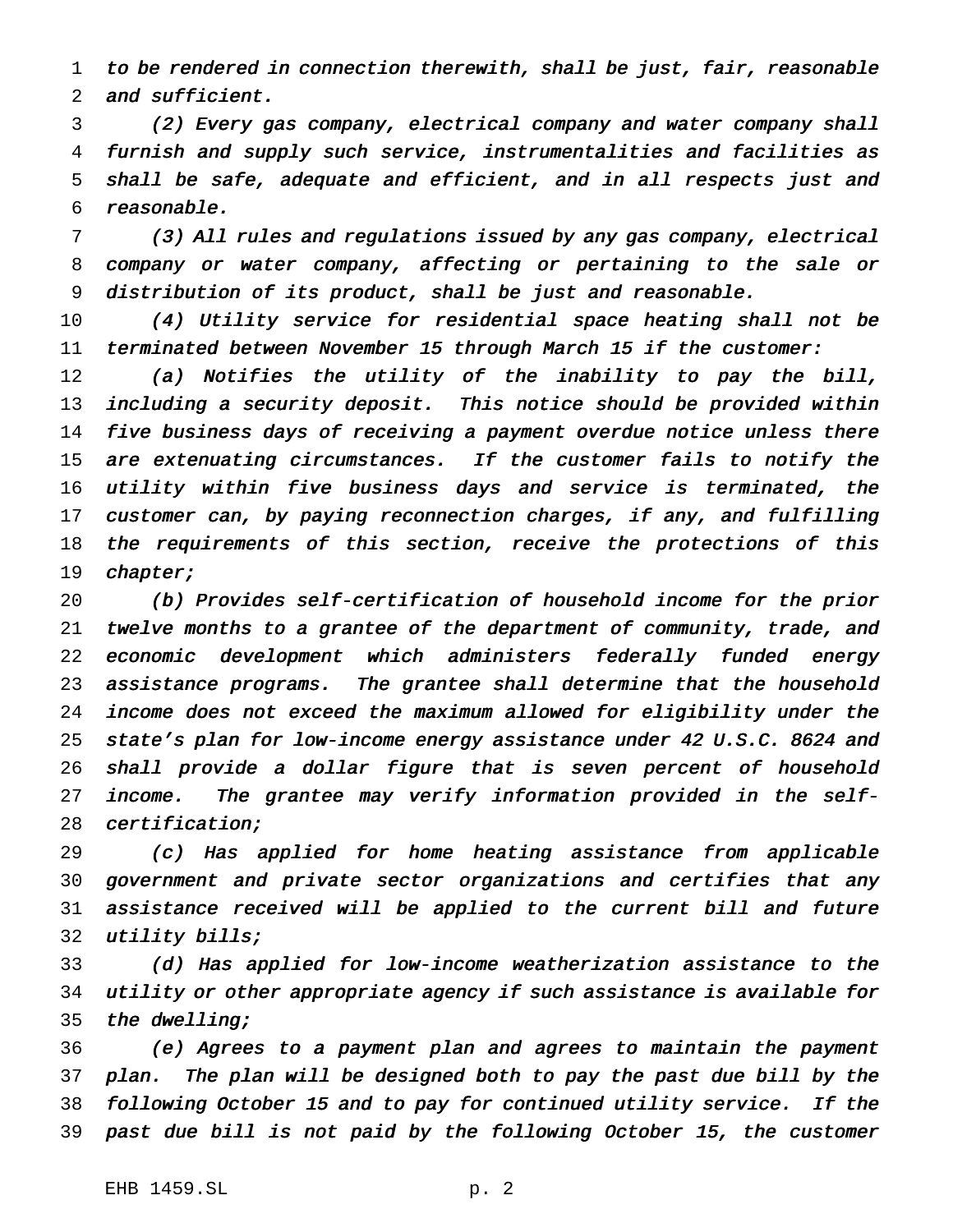shall not be eligible for protections under this chapter until the past due bill is paid. The plan shall not require monthly payments in excess of seven percent of the customer's monthly income plus one- twelfth of any arrearage accrued from the date application is made and thereafter during November <sup>15</sup> through March 15. <sup>A</sup> customer may agree to pay <sup>a</sup> higher percentage during this period, but shall not be in default unless payment during this period is less than seven percent of monthly income plus one-twelfth of any arrearage accrued from the date application is made and thereafter. If assistance payments are received by the customer subsequent to implementation of the plan, the 11 customer shall contact the utility to reformulate the plan; and

12 (f) Agrees to pay the moneys owed even if he or she moves.

13 (5) The utility shall:

 (a) Include in any notice that an account is delinquent and that service may be subject to termination, <sup>a</sup> description of the customer's duties in this section;

 (b) Assist the customer in fulfilling the requirements under this section;

 (c) Be authorized to transfer an account to <sup>a</sup> new residence when <sup>a</sup> customer who has established <sup>a</sup> plan under this section moves from one 21 residence to another within the same utility service area;

 (d) Be permitted to disconnect service if the customer fails to honor the payment program. Utilities may continue to disconnect service for those practices authorized by law other than for nonpayment as provided for in this subsection. Customers who qualify for payment plans under this section who default on their payment plans and are disconnected can be reconnected and maintain the protections afforded under this chapter by paying reconnection charges, if any, and by paying all amounts that would have been due and owing under the terms of the applicable payment plan, absent default, on the date on which 31 service is reconnected; and

 (e) Advise the customer in writing at the time it disconnects service that it will restore service if the customer contacts the utility and fulfills the other requirements of this section.

 (6) <sup>A</sup> payment plan implemented under this section is consistent with RCW 80.28.080.

 (7) Every gas company and electrical company shall offer residential customers the option of <sup>a</sup> budget billing or equal payment plan. The budget billing or equal payment plan shall be offered low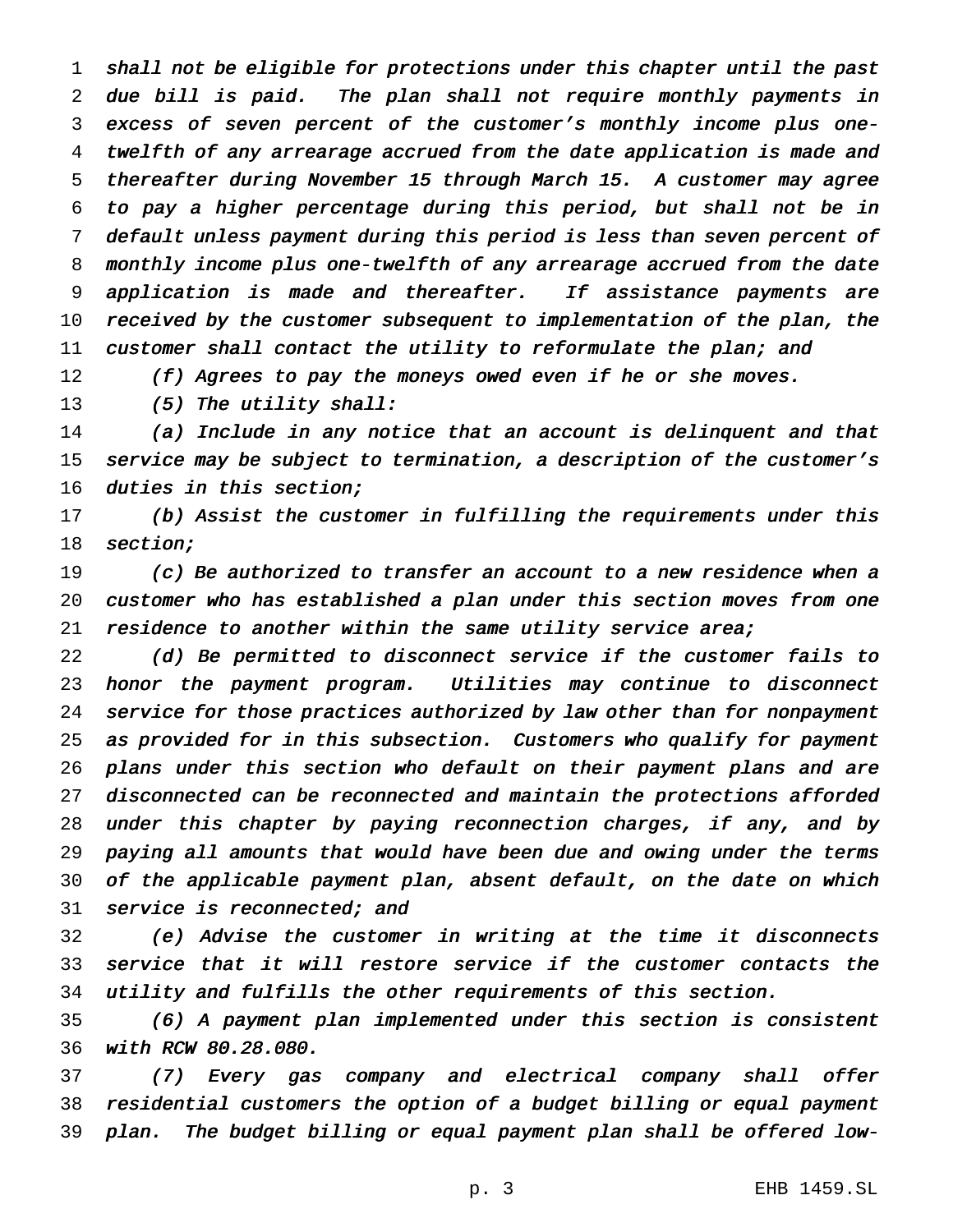income customers eligible under the state's plan for low-income energy assistance prepared in accordance with <sup>42</sup> U.S.C. 8624(C)(1) without limiting availability to certain months of the year, without regard to the length of time the customer has occupied the premises, and without regard to whether the customer is the tenant or owner of the premises occupied.

 (8) Every gas company, electrical company and water company shall construct and maintain such facilities in connection with the manufacture and distribution of its product as will be efficient and safe to its employees and the public.

11 (9) An agreement between the customer and the utility, whether oral or written, shall not waive the protections afforded under this chapter.

 (10) In establishing rates or charges for water service, water companies as defined in RCW 80.04.010 may consider the achievement of water conservation goals and the discouragement of wasteful water use practices.

**\*Sec. 2 was vetoed. See message at end of chapter.**

 \*Sec. 3. RCW 80.28.080 and <sup>1985</sup> <sup>c</sup> <sup>427</sup> <sup>s</sup> <sup>2</sup> are each amended to read as follows:

 Except as provided in section 1 of this act, no gas company, electrical company or water company shall charge, demand, collect or receive <sup>a</sup> greater or less or different compensation for any service rendered or to be rendered than the rates and charges applicable to such service as specified in its schedule filed and in effect at the time, nor shall any such company directly or indirectly refund or remit in any manner or by any device any portion of the rates or charges so specified, or furnish its product at free or reduced rates except to its employees and their families, and its officers, attorneys, and agents; to hospitals, charitable and eleemosynary institutions and persons engaged in charitable and eleemosynary work; to indigent and destitute persons; to national homes or state homes for disabled volunteer soldiers and soldiers' and sailors' homes: PROVIDED, That the term "employees" as used in this paragraph shall include furloughed, pensioned and superannuated employees, persons who have become disabled or infirm in the service of any such company; and the term "families," as used in this paragraph, shall include the families of those persons named in this proviso, the families of persons killed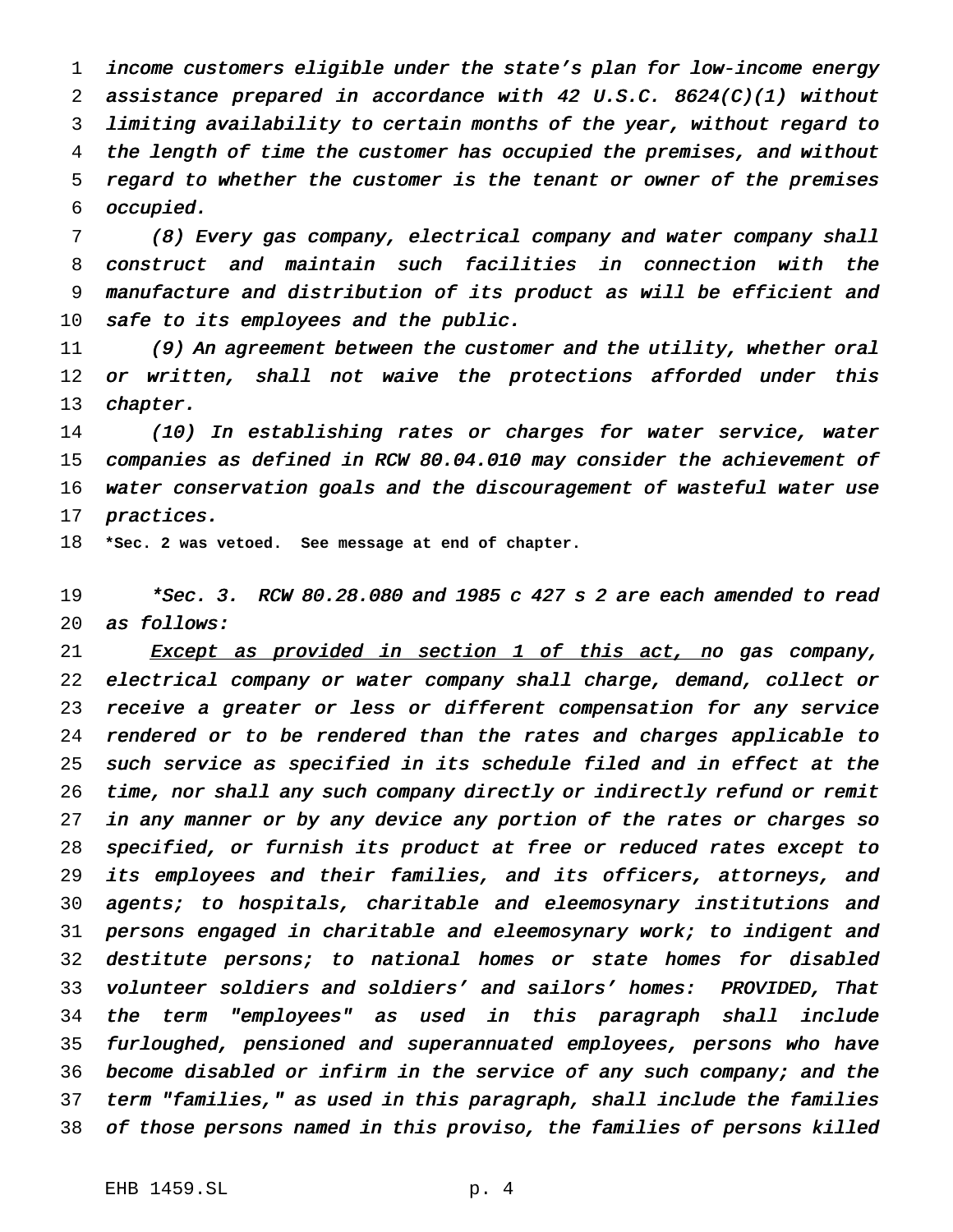or dying in the service, also the families of persons killed, and the surviving spouse prior to remarriage, and the minor children during minority of persons who died while in the service of any of the companies named in this paragraph: PROVIDED FURTHER, That water companies may furnish free or at reduced rates water for the use of the state, or for any project in which the state is interested: AND PROVIDED FURTHER, That gas companies, electrical companies, and water companies may charge the defendant for treble damages awarded in lawsuits successfully litigated under RCW 80.28.240.

 No gas company, electrical company or water company shall extend to 11 any person or corporation any form of contract or agreement or any rule 12 or regulation or any privilege or facility except such as are regularly 13 and uniformly extended to all persons and corporations under like circumstances.

**\*Sec. 3 was vetoed. See message at end of chapter.**

 \*Sec. 4. RCW 80.28.090 and <sup>1961</sup> <sup>c</sup> <sup>14</sup> <sup>s</sup> 80.28.090 are each amended 17 to read as follows:

18 Except as provided in section 1 of this act, no gas company, electrical company or water company shall make or grant any undue or unreasonable preference or advantage to any person, corporation, or locality, or to any particular description of service in any respect whatsoever, or subject any particular person, corporation or locality or any particular description of service to any undue or unreasonable prejudice or disadvantage in any respect whatsoever.

**\*Sec. 4 was vetoed. See message at end of chapter.**

 \*Sec. 5. RCW 80.28.100 and <sup>1961</sup> <sup>c</sup> <sup>14</sup> <sup>s</sup> 80.28.100 are each amended to read as follows:

28 Except as provided in section 1 of this act, no gas company, electrical company or water company shall, directly or indirectly, or by any special rate, rebate, drawback or other device or method, charge, demand, collect or receive from any person or corporation <sup>a</sup> greater or less compensation for gas, electricity or water, or for any service rendered or to be rendered, or in connection therewith, except as authorized in this chapter, than it charges, demands, collects or receives from any other person or corporation for doing <sup>a</sup> like or contemporaneous service with respect thereto under the same or substantially similar circumstances or conditions.

**\*Sec. 5 was vetoed. See message at end of chapter.**